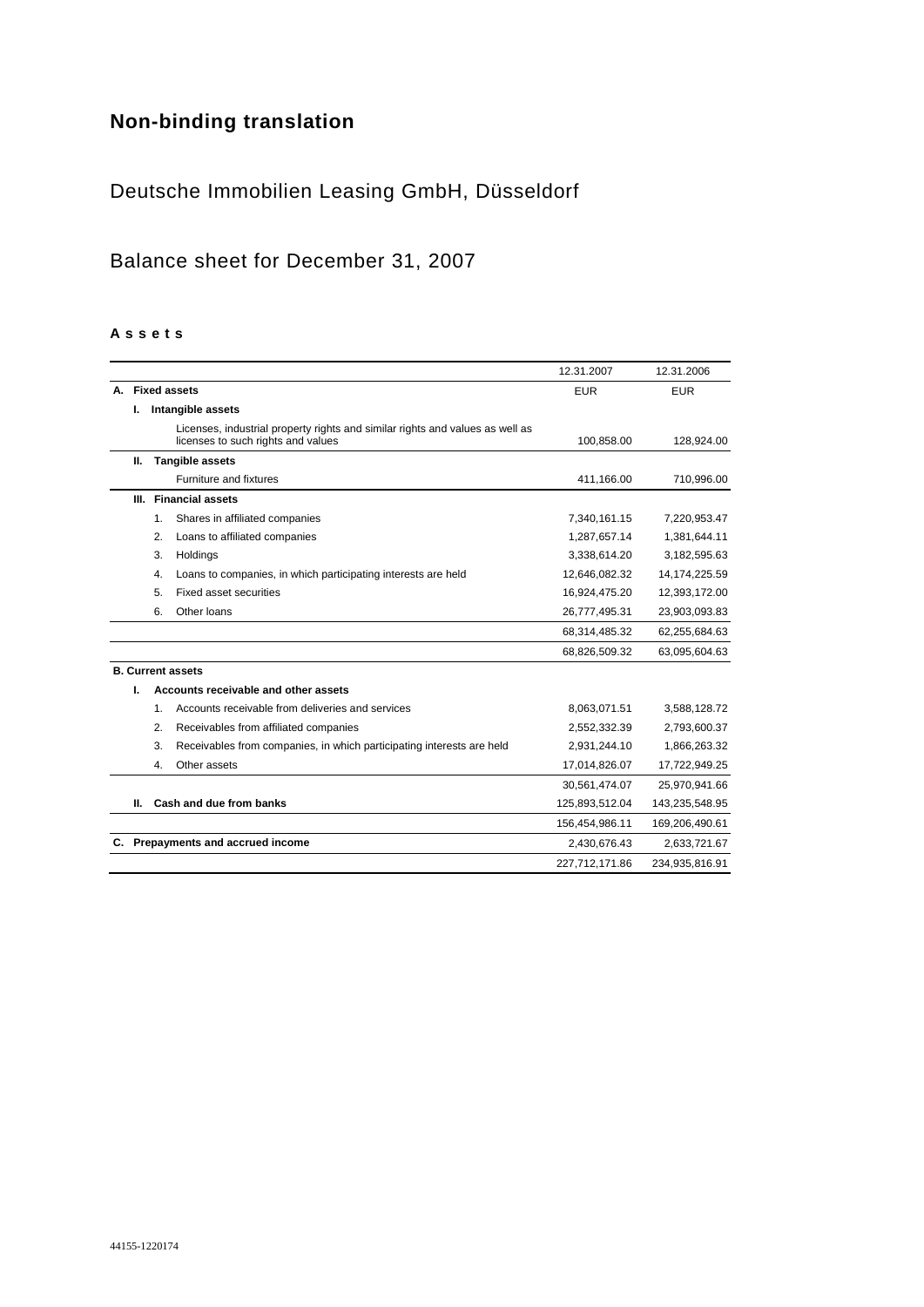#### **L i a b i l i t i e s**

|    |                                                                           | 12.31.2007                                                                                                                                                                                                                                                                                                                                                                                                                                                                         | 12.31.2006                                                                                                    |
|----|---------------------------------------------------------------------------|------------------------------------------------------------------------------------------------------------------------------------------------------------------------------------------------------------------------------------------------------------------------------------------------------------------------------------------------------------------------------------------------------------------------------------------------------------------------------------|---------------------------------------------------------------------------------------------------------------|
|    |                                                                           | <b>EUR</b>                                                                                                                                                                                                                                                                                                                                                                                                                                                                         | <b>EUR</b>                                                                                                    |
|    |                                                                           |                                                                                                                                                                                                                                                                                                                                                                                                                                                                                    |                                                                                                               |
|    | Subscribed capital                                                        | 16,000,000.00                                                                                                                                                                                                                                                                                                                                                                                                                                                                      | 16,000,000.00                                                                                                 |
| 2. |                                                                           | 10,500,000.00                                                                                                                                                                                                                                                                                                                                                                                                                                                                      | 10,500,000.00                                                                                                 |
| 3. |                                                                           |                                                                                                                                                                                                                                                                                                                                                                                                                                                                                    | 1,805.62                                                                                                      |
|    |                                                                           | 26,501,805.62                                                                                                                                                                                                                                                                                                                                                                                                                                                                      | 26,501,805.62                                                                                                 |
|    |                                                                           |                                                                                                                                                                                                                                                                                                                                                                                                                                                                                    |                                                                                                               |
|    |                                                                           |                                                                                                                                                                                                                                                                                                                                                                                                                                                                                    | 9,776,870.00                                                                                                  |
| 2. | Other provisions                                                          | 14,014,576.07                                                                                                                                                                                                                                                                                                                                                                                                                                                                      | 14,062,283.97                                                                                                 |
|    |                                                                           | 24,797,220.07                                                                                                                                                                                                                                                                                                                                                                                                                                                                      | 23,839,153.97                                                                                                 |
|    |                                                                           |                                                                                                                                                                                                                                                                                                                                                                                                                                                                                    |                                                                                                               |
|    |                                                                           |                                                                                                                                                                                                                                                                                                                                                                                                                                                                                    |                                                                                                               |
|    |                                                                           |                                                                                                                                                                                                                                                                                                                                                                                                                                                                                    | 0.00                                                                                                          |
|    |                                                                           |                                                                                                                                                                                                                                                                                                                                                                                                                                                                                    | 1,163,330.69                                                                                                  |
|    |                                                                           |                                                                                                                                                                                                                                                                                                                                                                                                                                                                                    | 39,415,259.75                                                                                                 |
|    |                                                                           |                                                                                                                                                                                                                                                                                                                                                                                                                                                                                    | 6,008,686.31                                                                                                  |
| 5. |                                                                           |                                                                                                                                                                                                                                                                                                                                                                                                                                                                                    | 130,706,394.27                                                                                                |
|    | - thereof in the context of social security 20,000.00 EUR (previous year: |                                                                                                                                                                                                                                                                                                                                                                                                                                                                                    |                                                                                                               |
|    | 214,462.78 EUR)-                                                          |                                                                                                                                                                                                                                                                                                                                                                                                                                                                                    |                                                                                                               |
|    |                                                                           | 169,102,025.41                                                                                                                                                                                                                                                                                                                                                                                                                                                                     | 177,293,671.02                                                                                                |
|    | D. Prepayments and accrued income                                         | 7,311,120.76                                                                                                                                                                                                                                                                                                                                                                                                                                                                       | 7,301,186.30                                                                                                  |
|    | 2.<br>3.<br>4.                                                            | A. Equity capital<br>Capital reserve<br>Retained earnings<br><b>B. Provisions</b><br>Provisions for pensions and similar obligations<br>C. Liabilities<br>Liabilities to financial institutions<br>$1_{-}$<br>Liabilities relating to deliveries and services<br>Liabilities relating to affiliated companies<br>Amounts owed to companies, in which participating interests are held<br>Other liabilities<br>- thereof from taxes 288,813.98 EUR (previous year: 295,857.17 EUR)- | 1,805.62<br>10,782,644.00<br>10,339,187.71<br>1,088,343.44<br>25,810,241.43<br>8,745,978.60<br>123,118,274.23 |

|                                                                    | 227,712,171.86 234,935,816.91 |                             |
|--------------------------------------------------------------------|-------------------------------|-----------------------------|
|                                                                    |                               |                             |
| <b>Contingent liabilities</b>                                      |                               |                             |
| A. Liabilities on quaranties and liabilities similar to quaranties |                               | 18.299.128.09 45.791.957.79 |
| B. Liabilities from guarantee agreements                           | 564,466,521.44 666,380,814.74 |                             |
| C. Collateralization for third-party liabilities                   | 1.00                          | 1.00                        |
|                                                                    | 582,765,650.53 712,172,773.53 |                             |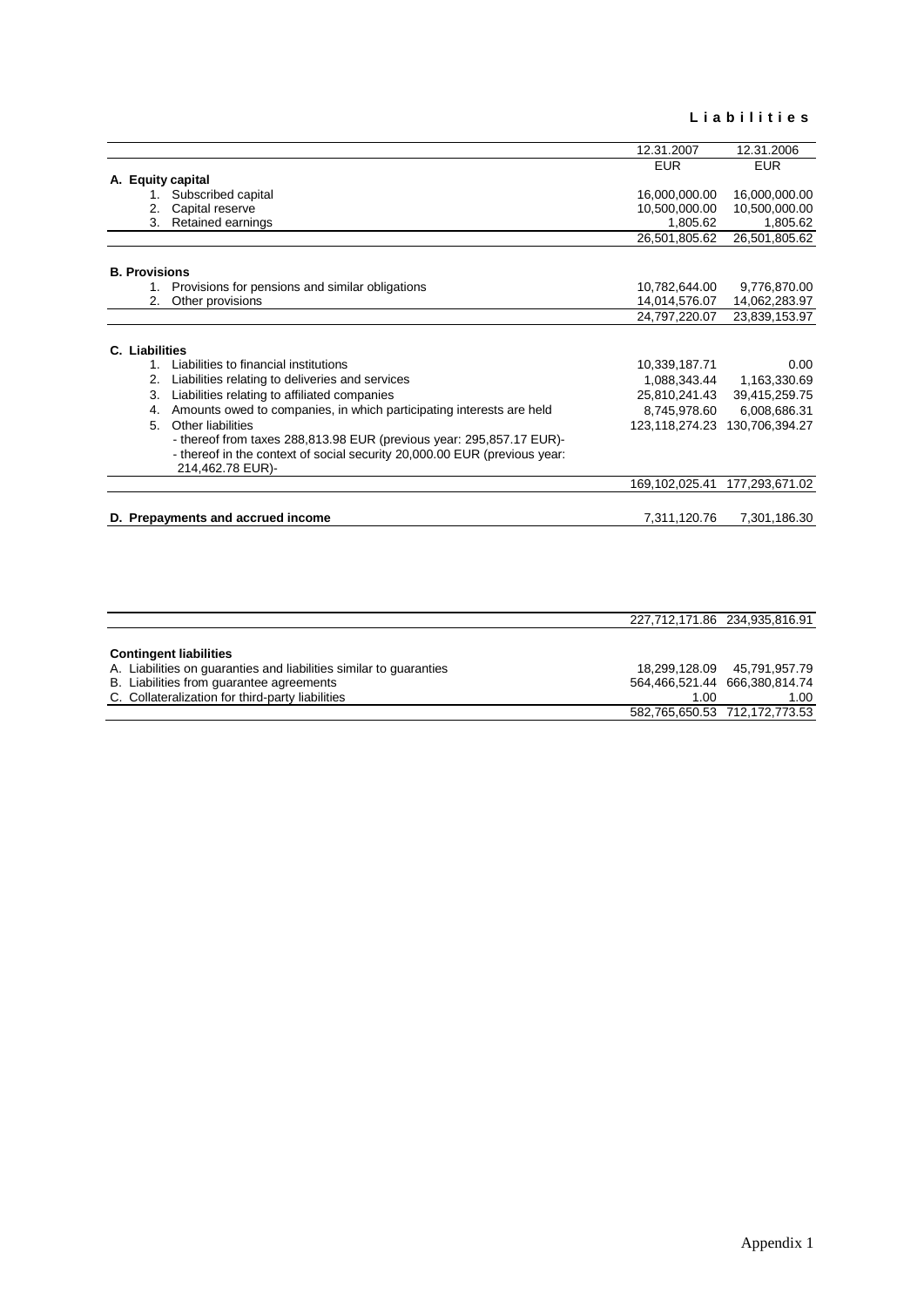# Deutsche Immobilien Leasing GmbH, Düsseldorf

# Income statement for the period from January 1 through December 31, 2007

| <b>EUR</b><br><b>EUR</b><br>Sales revenue<br>73,795,557.85<br>75,862,400.31<br>1.<br>3,360,690.25<br>2,671,549.03<br>2<br>Other operating income<br>Personnel costs<br>3.<br>a. Wages and salaries<br>$-16,376,851.05$<br>-17,294,430.59<br>b. Social security contributions and expenditure for retirement plans and support<br>$-4,157,310,90$<br>$-4,164,482,34$<br>-thereof for retirement plans -1,869,989.47 EUR (previous year: -1,682,340.18)<br>EUR)-<br>Depreciation on intangible assets of capital assets and tangible assets<br>-449,108.06<br>-451,725.04<br>4.<br>Other operating expenditures<br>$-45,463,590.44$<br>-45,680,190.47<br>5.<br>Earnings from profit-transfer agreements<br>1,502,254.36<br>982,280.34<br>6.<br>444.506.68<br>633,980.59<br>Earnings from holdings<br>7.<br>- thereof from affiliated companies<br>81,237.88 EUR (previous year: 503,000.00 EUR)-<br>Revenue from other fixed-asset securities and long-term financial investments<br>8.<br>35,082.04<br>806,224,35<br>Other interest and similar revenues<br>9.<br>5,028,197.36<br>4,768,930.51<br>- thereof from affiliated companies<br>4,161,357.72 EUR (previous year: 3,252,655.87 EUR)-<br>10. Depreciation of financial assets and securities of the current assets<br>$-90.000.00$<br>0.00<br>$-2,136,212.08$<br>$-2,057,644.74$<br>11. Interest and similar expenditure<br>-thereof to affiliated companies<br>353,142.28 (previous year -696,728.06 EUR)-<br>12. Expenditure from assumptions of losses<br>0.00<br>$-251,585.14$<br>13. Results of ordinary business activities<br>15,572,600.12<br>15,745,922.70<br>14. Taxes on income and profit<br>$-1,725,965.54$<br>0.00<br>(thereof from tax contributions 1,725,965.54 EUR)<br>15. Other taxes<br>$-11,284.75$<br>$-12,241.27$<br>-15,733,681.43<br>16. Transferred profit based on profit-transfer agreements<br>13,835,349.83<br>17. Annual net income<br>0.00<br>0.00 |  | 2007 | 2006 |
|------------------------------------------------------------------------------------------------------------------------------------------------------------------------------------------------------------------------------------------------------------------------------------------------------------------------------------------------------------------------------------------------------------------------------------------------------------------------------------------------------------------------------------------------------------------------------------------------------------------------------------------------------------------------------------------------------------------------------------------------------------------------------------------------------------------------------------------------------------------------------------------------------------------------------------------------------------------------------------------------------------------------------------------------------------------------------------------------------------------------------------------------------------------------------------------------------------------------------------------------------------------------------------------------------------------------------------------------------------------------------------------------------------------------------------------------------------------------------------------------------------------------------------------------------------------------------------------------------------------------------------------------------------------------------------------------------------------------------------------------------------------------------------------------------------------------------------------------------------------------------------------------------------------------------------------|--|------|------|
|                                                                                                                                                                                                                                                                                                                                                                                                                                                                                                                                                                                                                                                                                                                                                                                                                                                                                                                                                                                                                                                                                                                                                                                                                                                                                                                                                                                                                                                                                                                                                                                                                                                                                                                                                                                                                                                                                                                                          |  |      |      |
|                                                                                                                                                                                                                                                                                                                                                                                                                                                                                                                                                                                                                                                                                                                                                                                                                                                                                                                                                                                                                                                                                                                                                                                                                                                                                                                                                                                                                                                                                                                                                                                                                                                                                                                                                                                                                                                                                                                                          |  |      |      |
|                                                                                                                                                                                                                                                                                                                                                                                                                                                                                                                                                                                                                                                                                                                                                                                                                                                                                                                                                                                                                                                                                                                                                                                                                                                                                                                                                                                                                                                                                                                                                                                                                                                                                                                                                                                                                                                                                                                                          |  |      |      |
|                                                                                                                                                                                                                                                                                                                                                                                                                                                                                                                                                                                                                                                                                                                                                                                                                                                                                                                                                                                                                                                                                                                                                                                                                                                                                                                                                                                                                                                                                                                                                                                                                                                                                                                                                                                                                                                                                                                                          |  |      |      |
|                                                                                                                                                                                                                                                                                                                                                                                                                                                                                                                                                                                                                                                                                                                                                                                                                                                                                                                                                                                                                                                                                                                                                                                                                                                                                                                                                                                                                                                                                                                                                                                                                                                                                                                                                                                                                                                                                                                                          |  |      |      |
|                                                                                                                                                                                                                                                                                                                                                                                                                                                                                                                                                                                                                                                                                                                                                                                                                                                                                                                                                                                                                                                                                                                                                                                                                                                                                                                                                                                                                                                                                                                                                                                                                                                                                                                                                                                                                                                                                                                                          |  |      |      |
|                                                                                                                                                                                                                                                                                                                                                                                                                                                                                                                                                                                                                                                                                                                                                                                                                                                                                                                                                                                                                                                                                                                                                                                                                                                                                                                                                                                                                                                                                                                                                                                                                                                                                                                                                                                                                                                                                                                                          |  |      |      |
|                                                                                                                                                                                                                                                                                                                                                                                                                                                                                                                                                                                                                                                                                                                                                                                                                                                                                                                                                                                                                                                                                                                                                                                                                                                                                                                                                                                                                                                                                                                                                                                                                                                                                                                                                                                                                                                                                                                                          |  |      |      |
|                                                                                                                                                                                                                                                                                                                                                                                                                                                                                                                                                                                                                                                                                                                                                                                                                                                                                                                                                                                                                                                                                                                                                                                                                                                                                                                                                                                                                                                                                                                                                                                                                                                                                                                                                                                                                                                                                                                                          |  |      |      |
|                                                                                                                                                                                                                                                                                                                                                                                                                                                                                                                                                                                                                                                                                                                                                                                                                                                                                                                                                                                                                                                                                                                                                                                                                                                                                                                                                                                                                                                                                                                                                                                                                                                                                                                                                                                                                                                                                                                                          |  |      |      |
|                                                                                                                                                                                                                                                                                                                                                                                                                                                                                                                                                                                                                                                                                                                                                                                                                                                                                                                                                                                                                                                                                                                                                                                                                                                                                                                                                                                                                                                                                                                                                                                                                                                                                                                                                                                                                                                                                                                                          |  |      |      |
|                                                                                                                                                                                                                                                                                                                                                                                                                                                                                                                                                                                                                                                                                                                                                                                                                                                                                                                                                                                                                                                                                                                                                                                                                                                                                                                                                                                                                                                                                                                                                                                                                                                                                                                                                                                                                                                                                                                                          |  |      |      |
|                                                                                                                                                                                                                                                                                                                                                                                                                                                                                                                                                                                                                                                                                                                                                                                                                                                                                                                                                                                                                                                                                                                                                                                                                                                                                                                                                                                                                                                                                                                                                                                                                                                                                                                                                                                                                                                                                                                                          |  |      |      |
|                                                                                                                                                                                                                                                                                                                                                                                                                                                                                                                                                                                                                                                                                                                                                                                                                                                                                                                                                                                                                                                                                                                                                                                                                                                                                                                                                                                                                                                                                                                                                                                                                                                                                                                                                                                                                                                                                                                                          |  |      |      |
|                                                                                                                                                                                                                                                                                                                                                                                                                                                                                                                                                                                                                                                                                                                                                                                                                                                                                                                                                                                                                                                                                                                                                                                                                                                                                                                                                                                                                                                                                                                                                                                                                                                                                                                                                                                                                                                                                                                                          |  |      |      |
|                                                                                                                                                                                                                                                                                                                                                                                                                                                                                                                                                                                                                                                                                                                                                                                                                                                                                                                                                                                                                                                                                                                                                                                                                                                                                                                                                                                                                                                                                                                                                                                                                                                                                                                                                                                                                                                                                                                                          |  |      |      |
|                                                                                                                                                                                                                                                                                                                                                                                                                                                                                                                                                                                                                                                                                                                                                                                                                                                                                                                                                                                                                                                                                                                                                                                                                                                                                                                                                                                                                                                                                                                                                                                                                                                                                                                                                                                                                                                                                                                                          |  |      |      |
|                                                                                                                                                                                                                                                                                                                                                                                                                                                                                                                                                                                                                                                                                                                                                                                                                                                                                                                                                                                                                                                                                                                                                                                                                                                                                                                                                                                                                                                                                                                                                                                                                                                                                                                                                                                                                                                                                                                                          |  |      |      |
|                                                                                                                                                                                                                                                                                                                                                                                                                                                                                                                                                                                                                                                                                                                                                                                                                                                                                                                                                                                                                                                                                                                                                                                                                                                                                                                                                                                                                                                                                                                                                                                                                                                                                                                                                                                                                                                                                                                                          |  |      |      |
|                                                                                                                                                                                                                                                                                                                                                                                                                                                                                                                                                                                                                                                                                                                                                                                                                                                                                                                                                                                                                                                                                                                                                                                                                                                                                                                                                                                                                                                                                                                                                                                                                                                                                                                                                                                                                                                                                                                                          |  |      |      |
|                                                                                                                                                                                                                                                                                                                                                                                                                                                                                                                                                                                                                                                                                                                                                                                                                                                                                                                                                                                                                                                                                                                                                                                                                                                                                                                                                                                                                                                                                                                                                                                                                                                                                                                                                                                                                                                                                                                                          |  |      |      |
|                                                                                                                                                                                                                                                                                                                                                                                                                                                                                                                                                                                                                                                                                                                                                                                                                                                                                                                                                                                                                                                                                                                                                                                                                                                                                                                                                                                                                                                                                                                                                                                                                                                                                                                                                                                                                                                                                                                                          |  |      |      |
|                                                                                                                                                                                                                                                                                                                                                                                                                                                                                                                                                                                                                                                                                                                                                                                                                                                                                                                                                                                                                                                                                                                                                                                                                                                                                                                                                                                                                                                                                                                                                                                                                                                                                                                                                                                                                                                                                                                                          |  |      |      |
|                                                                                                                                                                                                                                                                                                                                                                                                                                                                                                                                                                                                                                                                                                                                                                                                                                                                                                                                                                                                                                                                                                                                                                                                                                                                                                                                                                                                                                                                                                                                                                                                                                                                                                                                                                                                                                                                                                                                          |  |      |      |
|                                                                                                                                                                                                                                                                                                                                                                                                                                                                                                                                                                                                                                                                                                                                                                                                                                                                                                                                                                                                                                                                                                                                                                                                                                                                                                                                                                                                                                                                                                                                                                                                                                                                                                                                                                                                                                                                                                                                          |  |      |      |
|                                                                                                                                                                                                                                                                                                                                                                                                                                                                                                                                                                                                                                                                                                                                                                                                                                                                                                                                                                                                                                                                                                                                                                                                                                                                                                                                                                                                                                                                                                                                                                                                                                                                                                                                                                                                                                                                                                                                          |  |      |      |
|                                                                                                                                                                                                                                                                                                                                                                                                                                                                                                                                                                                                                                                                                                                                                                                                                                                                                                                                                                                                                                                                                                                                                                                                                                                                                                                                                                                                                                                                                                                                                                                                                                                                                                                                                                                                                                                                                                                                          |  |      |      |
|                                                                                                                                                                                                                                                                                                                                                                                                                                                                                                                                                                                                                                                                                                                                                                                                                                                                                                                                                                                                                                                                                                                                                                                                                                                                                                                                                                                                                                                                                                                                                                                                                                                                                                                                                                                                                                                                                                                                          |  |      |      |
|                                                                                                                                                                                                                                                                                                                                                                                                                                                                                                                                                                                                                                                                                                                                                                                                                                                                                                                                                                                                                                                                                                                                                                                                                                                                                                                                                                                                                                                                                                                                                                                                                                                                                                                                                                                                                                                                                                                                          |  |      |      |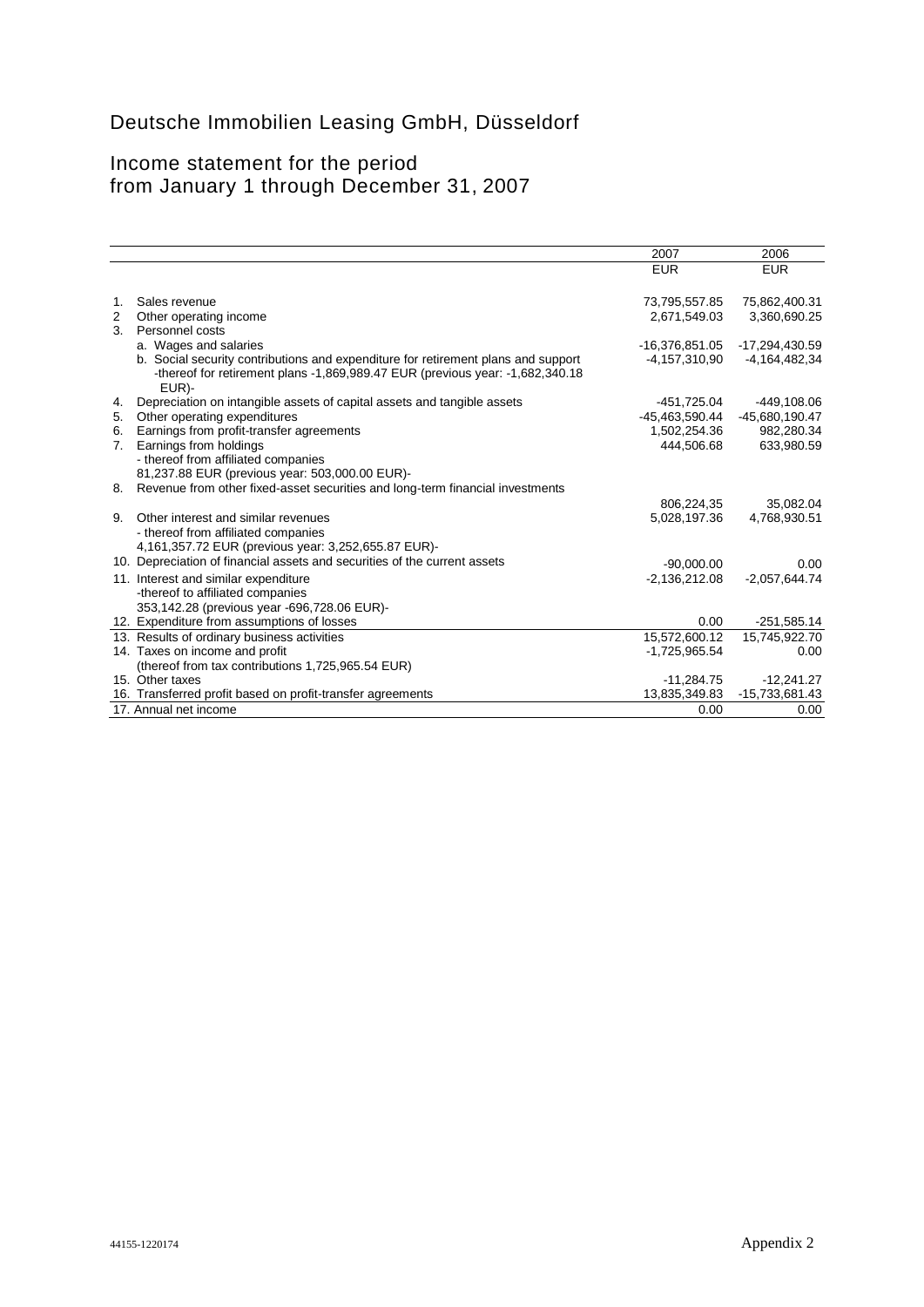### **Deutsche Immobilien Leasing GmbH, Düsseldorf**

#### **Appendix for the financial year 2007**

### **I. FINANCIAL REPORTING STANDARDS**

The year-end financial report dated December 31, 2007, of the Deutsche Immobilien Leasing GmbH, Düsseldorf (abbreviated DIL) has been prepared according to the statutory accounting requirements of the German Commercial Code (HGB) for large corporations and the supplemental regulations of the Limited Liability Corporation Law (GmbHG).

### **II. GENERAL EXPLANATIONS OF BALANCE SHEET AND VALUATION METHODS**

The intangible and tangible assets are fundamentally valuated at the purchase or manufacturing costs, reduced by planned depreciations. The useful economic life of the assets is determined according to the Tax Depreciation Tables (AfA) of the Fiscal Administration. The depreciation is made on a linear basis. To the extent the value of the fixed assets determined according to the above mentioned principles is above the value that is to be given them on the balance sheet closing date, the decline in economic usefulness due to unplanned depreciation is to be used. For the low-valued capital assets, an immediate write-off is performed according to § 6 Para. 2 of the Income Tax Law (EstG).

The financial assets are capitalized at the purchase costs and/or the lower settlement value. According to the Institut der Wirtschaftsprüfer (IDW) [German Institute of Auditors] report "Balance sheet accounting of shares in commercial partnerships" (IDW RS HFA 18), participations were first capitalized only using the amount paid. Payment obligations for required bank deposits for which payment has not yet been demanded are specified according to § 285 of HGB as other financial obligation.

The securities of fixed assets are valued at purchase costs, observing the lower-of-cost-or-market principle.

Accounts receivable and other assets are always shown at their nominal amounts. Declines in economic usefulness are taken into account by means of specific loan loss provisions.

Pension reserves and reserves for early retirement payments, partial retirement benefit obligations and anniversary obligations are to be valuated with the taxable partial value according to § 6a of the Income Tax Law (EstG). The accounting principles used were the "Guide Tables 2005 G" by Dr. Klaus Heubeck with an interest rate of 6% for accounting purposes.

The other provisions take into consideration all known risks and unknown liabilities. The reserves made for the liability extending to statements made in issuing prospectus are to be calculated individually. Existing latent risks from transferred rental entry obligations and liability statements are accounted for in the form of a general baddebt provision, which is calculated to orient to the residual liability of refinancing of the respective property company. If the liability case and/or the obligation for entering into a rental has begun, the risk is calculated individually.

Liabilities are carried at the repayment amount.

For incomes prior to the balance sheet settlement date, which become earnings at a certain time after the settlement date, an accrual and deferred income item is formed.

# **III. EXPLANATIONS FOR THE BALANCE SHEET**

#### **1. Fixed assets**

The arrangement and development of the fixed assets is presented in the attached fixed asset movement schedule (page 6).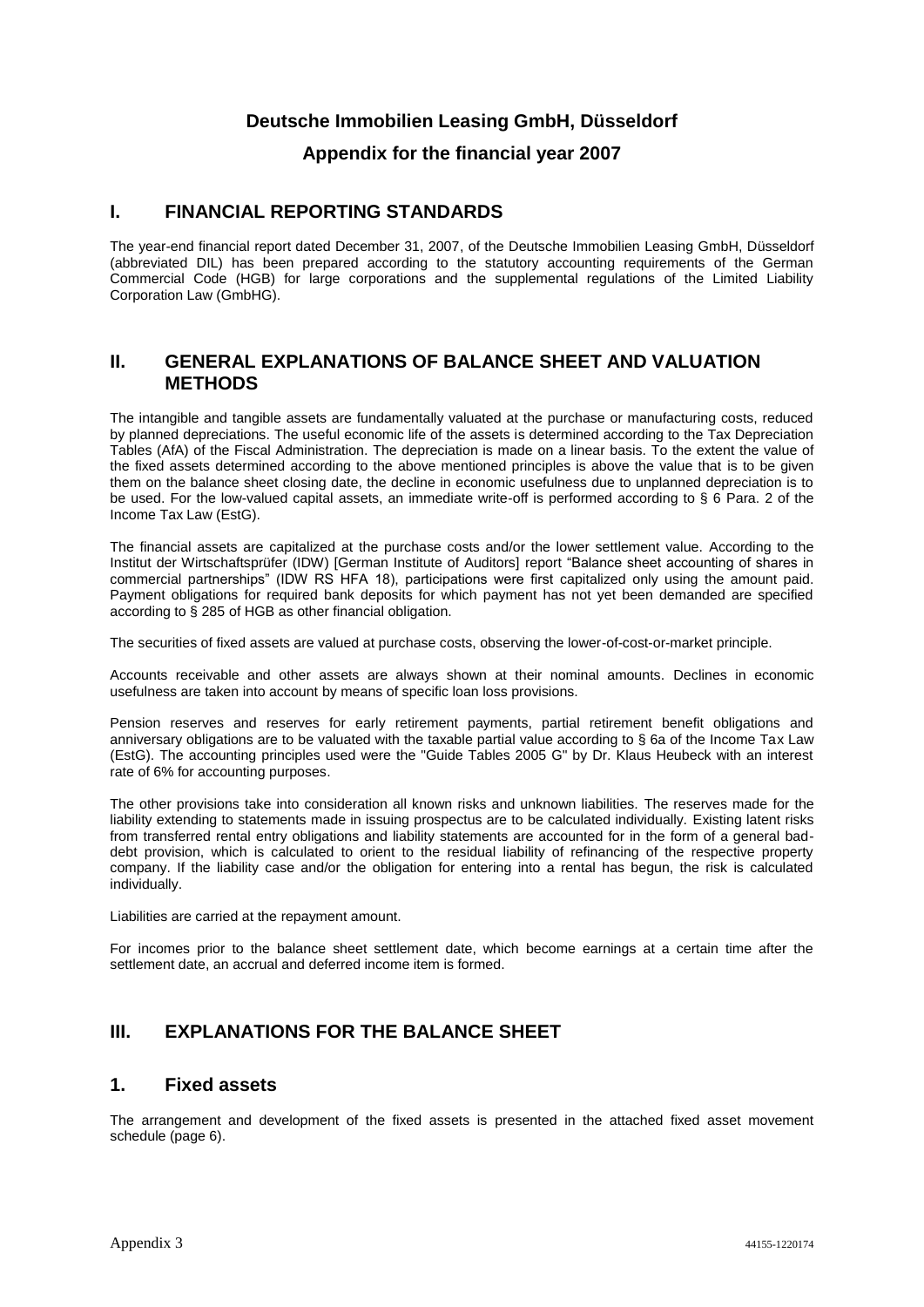# **2. Shares in affiliated companies**

Deutsche Immobilien Leasing GmbH, Düsseldorf, participates in 32 (prior year: 32) affiliated companies; with 5 of these companies, there are agreements between interlocking companies and profit and loss transfer agreements.

# **3. List of shareholdings**

A list of the shareholdings according to § 285 No. 11 of HGB is attached to this appendix (page 7 ff.).

#### **4. Securities**

Fixed asset securities amount to 12,924 TEUR (in the previous year: 12,393 TEUR) involving investment shares to provide security for retirement obligations in the context of a so-called trust model, and they amount to 4,000 TEUR involving a junior tranche of a bond signed by the company in the fiscal year 2007.

#### **5. Receivables and other assets**

Receivables to affiliated companies and the other assets contain predominantly accounts receivable from subparticipations in loans granted by Deutsche Bank AG, Düsseldorf. Receivables to the affiliated companies contain receivables to the shareholder in the amount of 740 TEUR (in previous year 749 TEUR), of that 453 TEUR (in previous year 556 TEUR) are accounts receivable from sales and services. All items shown under receivables and other assets have residual term of under one year.

#### **6. Cash and cash equivalents**

The credits at credit institutions contain receivables to the shareholder (affiliated company) in the amount of 125,889 TEUR (in previous year 143,231 TEUR).

#### **7. Equity capital**

The sole shareholder is Deutsche Bank AG, Frankfurt am Main, Germany, with which there is a profit and loss transfer agreement in place as well as an integrated inter-company relationship based on sales tax, trade tax, and corporate-income tax.

#### **8. Provisions**

The other provisions essentially contain personnel-related provisions, provisions for rental entry obligations and liability statements and for risks from liability extending to statements made in issuing prospectus. The maximum liability risk of the DIL from the rental entry obligations and liability statements amounts to, on the balance sheet settlement date, 4.0 million EUR (previous year: 4.6 million EUR).

#### **9. Liabilities**

The amounts owed to credit institutions remain in force to the shareholder (at the same time, affiliated companies) and have a term to maturity of up to one year in the amount of 4,600 TEUR and a term to maturity of more than five years in the amount of 5,319 TEUR. The statement contains, in the amount of 1,831 TEUR, a loan liability which is shown in the prior year under liabilities to affiliated companies in the amount of 1,919 TEUR. Trade accounts payable are all due within one year.

Liabilities towards affiliated companies, companies with whom there is a federal and district portion of total tax revenues, and other liabilities for the most part include clearing balances with leasing companies with whom DIL has made a non-gratuitous contract for services or work.

In the liabilities to affiliated companies, moreover, liabilities to the shareholder are contained with 20,192 TEUR (previous year: 25,601 TEUR), which essentially with 13,835 TEUR (previous year: 15,734 TEUR) meet the profit to be transferred to the shareholder and with 5,683 TEUR (previous year: 7,009 TEUR) meet the turnover tax liability. Liabilities relating to affiliated companies have a residual term of up to one year.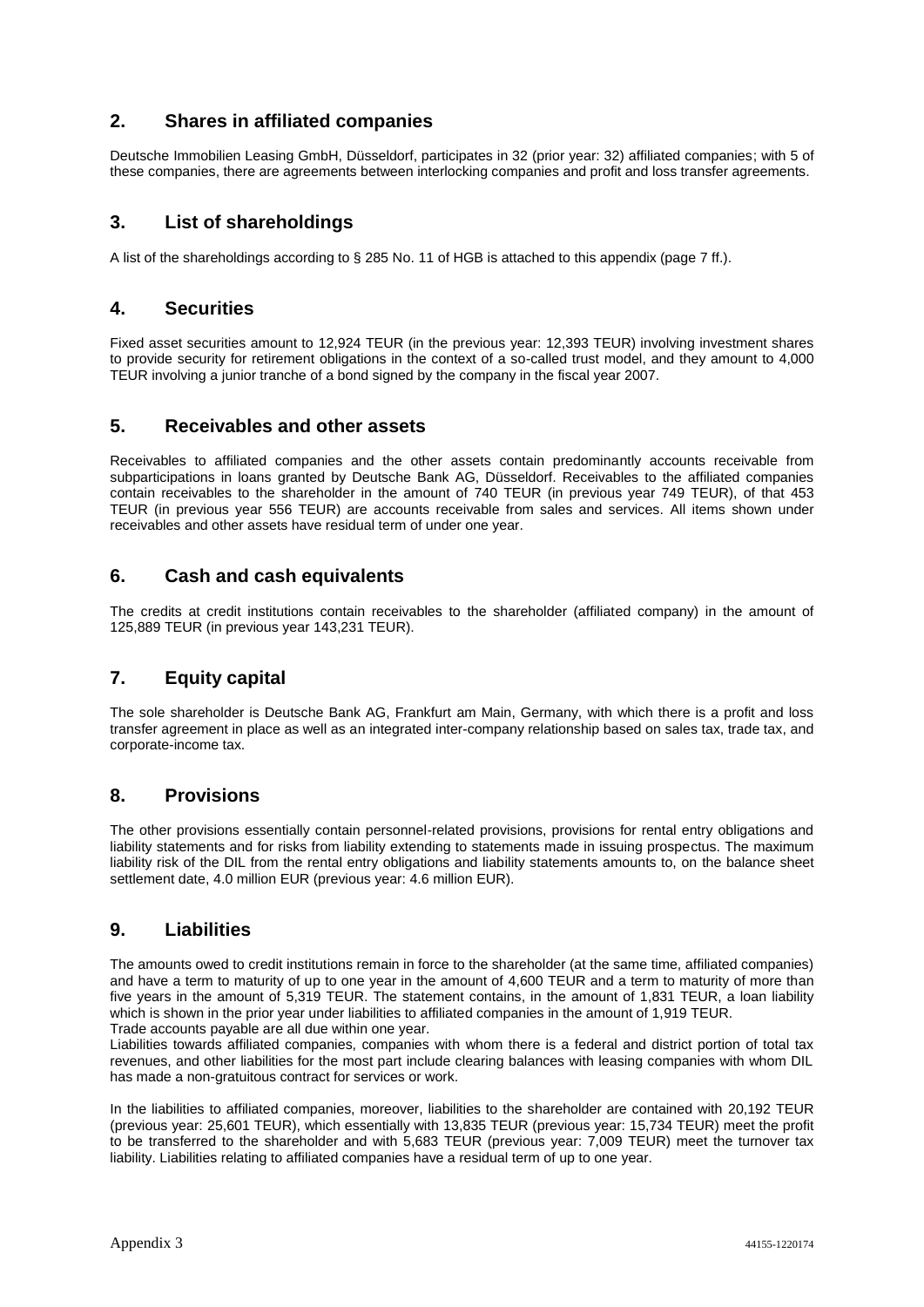Liabilities relating to affiliated companies, with whom there is a federal and district portion of total tax revenues, all have a residual term of up to one year.

In the other amounts owed to credit institutions, liabilities in the amount of 86,659 TEUR (previous year: 98,144 TEUR) are included, which have a residual term of up to one year, and liabilities in the amount of 36,459 TEUR (previous year: 32,480 TEUR) are included which have a residual term of more than five years.

# **V. EXPLANATIONS FOR THE INCOME STATEMENT**

### **1. Sales revenue**

The sales revenues are mainly, at 33,321 TEUR (previous year 36,106 TEUR), income from non-gratuitous goods and services (predominantly for leasing companies), and at 31,359 TEUR (previous year 32,052 TEUR), rental income and additionally charged object costs from additionally rented domestic leasing costs. Further shown under the sales revenues are revenues from consulting, fund conception, arbitrations and for financial/management accounting in the amount of 9,116 TEUR (previous year: 7,704 TEUR).

#### **2. Other operating income**

The item contains, predominantly, at 1,051 TEUR (previous year: 1,516 TEUR), income unrelated to the accounting period from the retransfer of provisions, at 381 TEUR (previous year: 135 TEUR), write-backs of value adjustments and income from written-off debts and, at 770 TEUR (previous year: 511 TEUR), income from commission payments.

#### **3. Personnel costs**

The memo-item shown for the prior year for pension schemes was reduced by the contribution to the legal pension insurance fund in the amount of 1,217 TEUR.

#### **4. Other operating expenditure**

The item essentially contains expenses for rent and incidental expenses both for own business rooms as well as for real estate which is additionally rented in the context of subleasing agreements, expenses from the internal company charges resulting from services, write-off of debts, legal fees and charges and consulting charges, and provisions for possible losses.

#### **5. Taxes on income and profit**

Taxes on income and profit refer to the payment of trade back-taxes for the 1995 to 1999 business years, the charges for which were passed on by the shareholder.

#### **6. Profits**

Profits in the amount of 13,835 TEUR (previous year: 15,734 TEUR) are transferred to the Deutsche Bank AG because of the profit and loss transfer agreement.

#### **VI. OTHER FINANCIAL OBLIGATIONS**

DIL is a sublessee in 16 cases. From these long-term rental agreements and for the leasing of business offices, there is a yearly rental obligation in the amount of 32 million EUR. These rental agreements end in the years 2008-2020. The maximum liability risk of DIL from the subleasing obligations amounts to, over the residual term, 141 million EUR (previous year: 155 million EUR).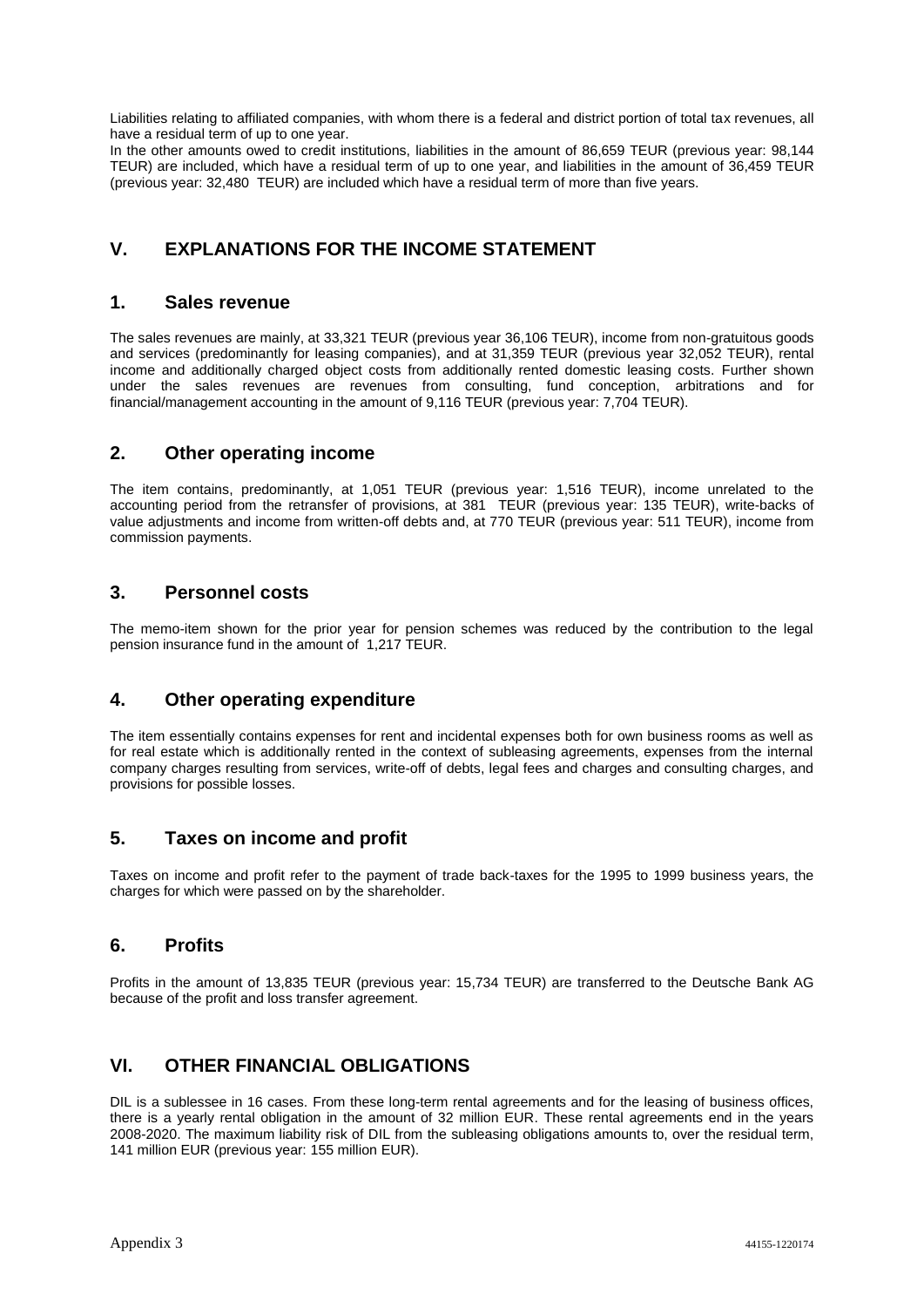For some leasing companies, DIL has committed to its shareholders to acquire capital shares under certain premises. The maximum financial obligation from this amounts to 50 million EUR (previous year: 57 million EUR). Furthermore, DIL has made a commitment to some leasing companies to acquire the leasing property under certain premises. The maximum financial obligation from this amounts to 261 million EUR (previous year: 250 million EUR).

For eight wind parks currently in the development phase, prior loan payments have been made. In these cases, DIL promised to the refinancing banks to take responsibility for damages that they had not incurred upon fulfillment of the payment prerequisites. The maximum obligation from this amounts to 97.7 million EUR (previous year: 68.9 million EUR).

In relation to the sale of two wind parks, DIL committed by August 2010 to bear any tax burdens for the time prior to the sale; in addition, DIL declared itself ready to carry the costs for any possible noise protection measures at one of the wind parks.

From a wind yield warranty, DIL is obligated to reimburse a wind park company with which it has a goods and services contract for any shortfalls occurring as a result of a period of wind-related standstill. For the obligation of 13 TEUR calculated at the end of the year 2007, there is a reimbursement obligation of the wind park facility manufacturer.

The total amount of the other financial obligations according to § 285 No. 3 of HGB from the liability for the limited partner's share that has not yet been demanded amounts to 21 TEUR.

### **VII. OTHER INFORMATION**

#### **1. Board of management**

Dipl.-Kfm. Dr. Thomas Rüschen, Global Head Asset Finance & Leasing, Deutsche Bank AG

Dipl.-Kfm. Hans-Bernd vor dem Esche, Member of the Board of Directors

The protection of interest clause of § 286 Para. 4 of HGB has been applied.

#### **2. Employee**

In the fiscal year, 220 employees on average were employed. This involves salaried employees exclusively. Of them, 22 on average were employed part-time.

#### **3. Information about Group Affiliation**

The parent company, which prepares the consolidated financial statement and the corporate director's report for the largest grouping within the corporation, is Deutsche Bank AG, Frankfurt am Main. The consolidated financial statement of Deutsche Bank AG will be published in the electronic Bundesanzeiger (Federal Gazette).

The consolidated financial statement of Deutsche Bank AG has a discharging effect for Deutsche Immobilien Leasing GmbH according to § 291 Para. 2 of the German Commercial Code (HGB).

Deutsche Immobilien Leasing GmbH is thus discharged from the obligation to prepare its own consolidated financial statement and its own director's report.

Düsseldorf, January 22, 2008 Deutsche Immobilien Leasing GmbH

Dr. Rüschen vor dem Esche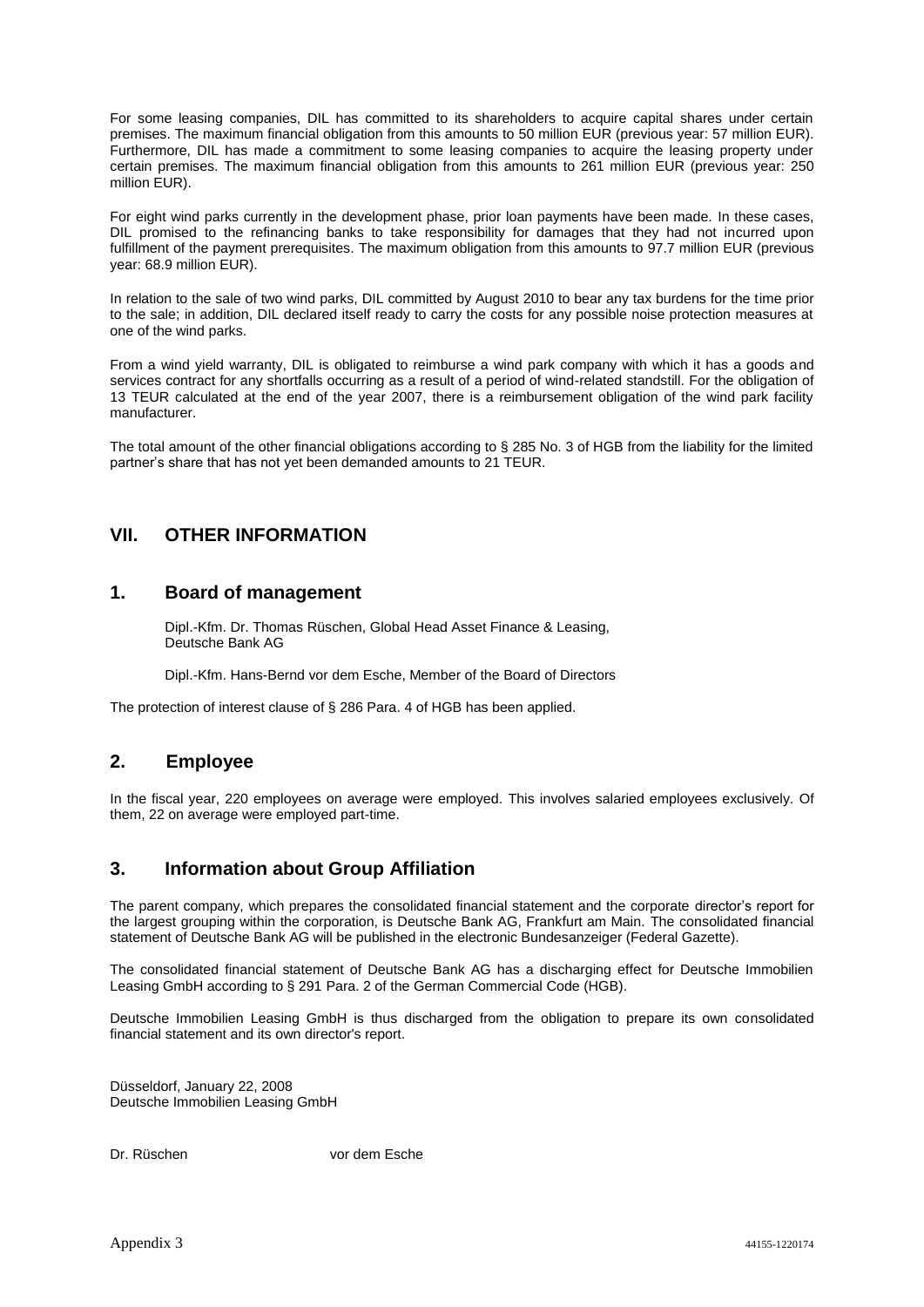# **Deutsche Immobilien Leasing GmbH, Düsseldorf Management report for the 2007 fiscal year**

#### **I. General Information**

DIL, as a 100% subsidiary company of Deutsche Bank AG, has in addition to the original core business of real estate and large-scale facility leasing, additional products and areas of responsibility. For the sale of its product offering, DIL usually uses property companies which it administers via contracts for services or work. For structuring, consulting, and intermediate retainers, it generates, in great quantity, conception, provision and consulting honorarium. For its own as well as for externally-arranged funds, DIL performs investor care by means of non-gratuitous contracts for services or work.

Various leasing property companies are serviced by an associated company of DIL, the Leasingverwaltungsgesellschaft Waltersdorf GmbH in Schönefeld.

Via its subsidiary company DIL Deutsche Baumanagement GmbH, DIL provides considerable construction engineering services, from building planning to turn-key production of properties. Furthermore, by DIL Deutsche Baumanagement GmbH, valuations of real estate projects are generated and construction consulting and control services are offered. DIL Deutsche Baumanagement GmbH is reinforced as a project organizer, a business area that is considered to be especially future-oriented.

In European foreign countries, DIL focuses its activities via partner companies on countries in which, in the foreseeable future, sufficient opportunities for profit are expected.

In 2007, the DIL group entered a new business leasing volume of approx. 100 million EUR into the books of the property companies. The decline compared to the prior year lies within the trend of the overall sector and is presumably caused by the consequences of the corporate tax reform 2007, which increases the tax burden on real estate investments.

# **II. Economic Status**

With an unchanged equity capital of 26.5 million EUR, the balance sheet sum of 234.9 million EUR on 12.31.2006 has dropped to 227.7 million EUR on 12.31.2007. The firm's equity capital thus comes to approx. 11.6% after 11.3% on the previous year's settlement date.

The fixed assets of DIL corresponds, at 68.8 million EUR rd. 30% of the balance sheet sum and is completely covered by equity capital, long-term provisions and liabilities with identical maturities.

The liabilities dropped absolutely by 177.3 million EUR to 169.1 million EUR. The settlement date liquidity also decreased and, at 17.3 million EUR, is below that of the previous year.

The reduction of the credit at credit institutions was accompanied by a reduction of liabilities to affiliated companies by 13.6 million EUR and the other liabilities by 7.6 million EUR. The increase of the liabilities to credit institutions is essentially caused by financing of new business areas which find their counter-position in the increase of the financial assets.

As a subsidiary of Deutsche Bank AG, DIL has a secured financing basis. There is a cash credit line of 10 million EUR which was claimed at the end of the year by guaranteed bills outstanding of 1.8 million EUR. Financial obligations were constantly fulfilled by fast payment.

The cash flow is calculated for 2007 as follows:

- 13,835 TEUR Profit transfer
- 452 TEUR Depreciation of fixed assets
- + 1,366 TEUR Increase/reduction of pension and other long-term reserves
- 802 TEUR Other non-payable revenue and expenditures

 $= 14,850$  TEUR year-end cash flow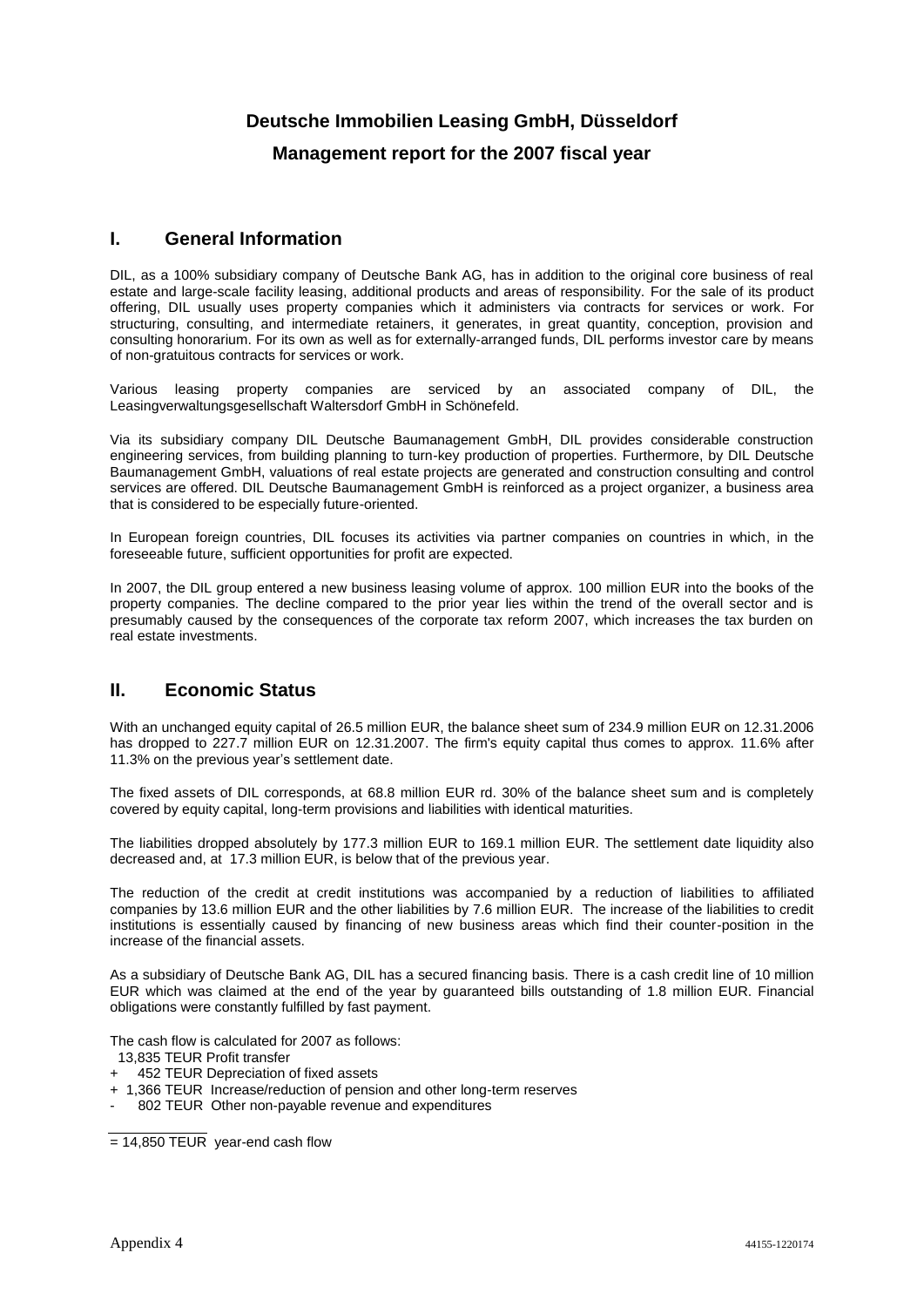The year-end result in the amount of 13.8 million EUR (previous year: 15.7 million EUR), which corresponds to a return on equity of about 52% (previous year: 59%), was transferred to the parent company Deutsche Bank AG with whom there is a profit and loss transfer agreement.

# **III. Business Progression**

The business development in the past fiscal year went according to plan. The decline in profit compared to 2006 was caused essentially by the disappearance of two one-time entry items of the previous year of approx. 4 million EUR. The decline in the services income of 4 million EUR caused by the reduction of the service care volume for ILV Leasing-Verwaltungsgesellschaft Düsseldorf mbH was able to be offset by the new business development. Thus, the result of the usual business activities moved to the prior year's level.

The sales revenues essentially contain the following result factors:

| Income from subleasing relationships                   | 31.4 million EUR   42% |  |
|--------------------------------------------------------|------------------------|--|
| Income from services and work for property companies   | 25.5 million EUR   35% |  |
| Income from services and work for subsidiary companies | 7.8 million EUR   10%  |  |
| Income from consulting and intermediation business     | 8.9 million EUR   12%  |  |

In comparison with the income from subleasing relationships, the outlay expenses are at approximately the same level.

Decisive for the increase in the result from participations by net 0.6 million EUR was essentially the increase of the profit transferred through DIL Deutsche Baumanagement GmbH.

The increase of the incomes from other securities and long-term financial investments is based on incomes coming in for the first time from the investment of funds into a special fund that may only be used to handle pension insurance.

The income tax expense unrelated to accounting period is caused by an allocation of the controlling company.

# **IV. Risk Report**

By efficient risk management, notable exceptional expenses were able to be avoided. Through the financing contracts of the DIL-Group primarily concluded on a non-recourse-basis, liability claims were eliminated. Moreover, a proven method for provisioning against risks was used.

The focus of the risk control of Deutsche Immobilien Leasing is asset risks from underwriting commitments to subscribers of closed-end-funds. By a seamless evaluation of the value developments of these properties by DIL Deutsche Baumanagement GmbH and a constant monitoring of address risks, conflict fields can be recognized at the proper time and early counter-measures can be introduced.

In the new business, an investment committee forms the organizational platform for observing a balanced ratio between risk and chance. The committee is given final decision-making authority beyond its general consulting role. In addition, each new engagement is guided through the central credit risk management of the parent company.

Operational risks, which occur as a result of a deficiency or malfunction of internal procedures, are immediately recorded and monitored in the frame of a corporation-wide monitoring system. Any possible necessary improvements and changes to the operational flows can be derived as a result of this.

Price-change risks and currency and interest rate change risks do not exist; derivative financial instruments are not used by Deutsche Immobilien Leasing.

# **V. Outlook**

The new orientation of new business made in recent years is showing its first effects with regard to the intended profits. Although the long-term insured services for property companies will continue to represent the primary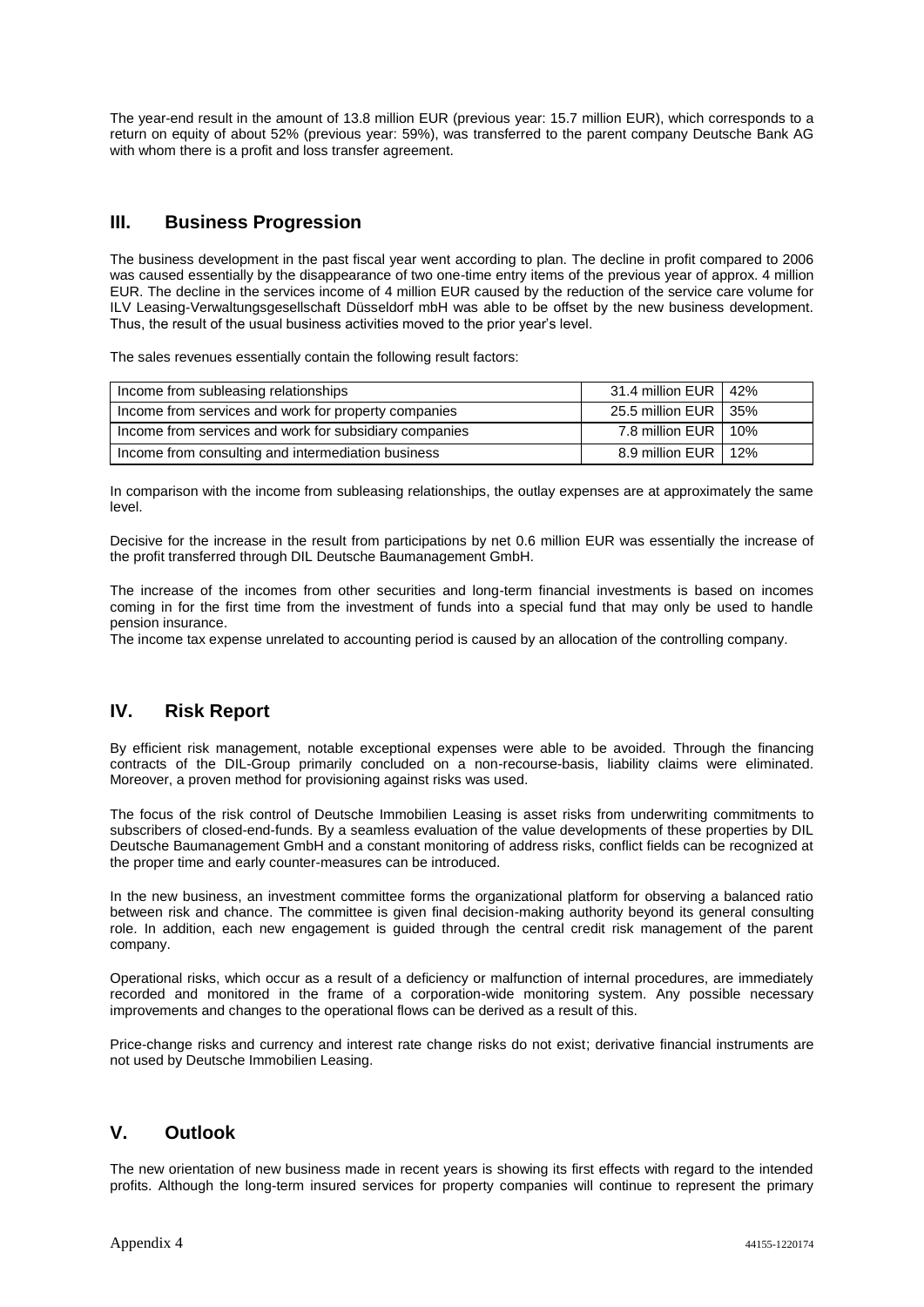income component, we are focusing our activities in new business on the structuring of financial products and consulting for our customers. Thus, the portion of new business income clearly increased compared to the income from existing businesses. This, in connection with corresponding cost measures, will lead to an increase in profit in 2008 and later years.

Since the income from subleasing relationships has comparably high outlay expenses, no negative profit effects for DIL are expected in the future in this business sector in spite of the trend of declining profits.

The effects of the corporate tax reform on traditional real estate leasing will presumably lead to further declines in new business in this business area, so that focusing on new product areas was strategically correct. The reinforced focus on leasing-independent products, such as, for example, project organization, should strongly improve the profit situation. The declining profits from the existing business will be over-compensated by this. Moreover, the growth in the number of investors cared for both from in-house and from third-party funds in tandem with a more transparent calculation basis will produce a positive profit contribution in 2008, and especially in the following years.

Also, the new structuring of DIL Deutsche Baumanagement GmbH with a focus on clearly-defined product groups will support the positive development of DIL in the future.

Constant monitoring of risk management will reduce risk potential in the future.

Possible risks from corporation tax reform for property companies are to be observed and possibly managed.

On the whole, the board of management sees, based on the new orientation and development of non-leasing products, good opportunities for profit in 2008 and later years.

No events of particular importance occurred after the conclusion of the fiscal year.

Deutsche Immobilien Leasing GmbH Board of management